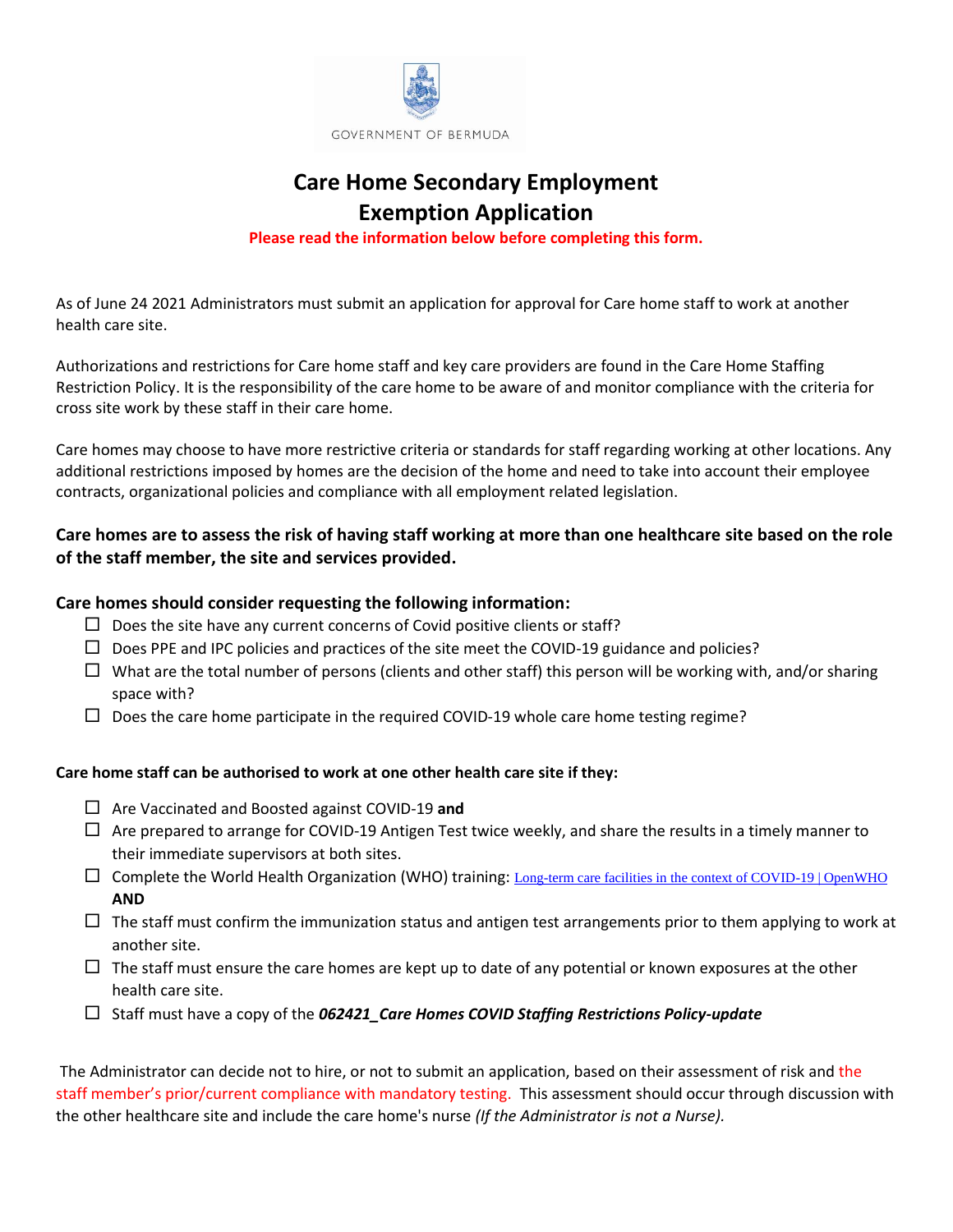**Key definitions:**

- **Healthcare site** includes: a regulated care home, any BHB service (KEMH, MWI, group homes etc), home care services, healthcare offices/facilities.
- **Care Home staff**: any person providing services within the care home through causal, part time or fulltime staff including.
	- RNs, NAs, activity coordinators, allied health professionals etc.
	- Onsite management- Administrators, Deputy Administrators etc
	- Food service providers- cooks, kitchen porters etc
	- Facility cleaners

**Approved Applications are to be submitted to Covid19LTCH@gov.bm**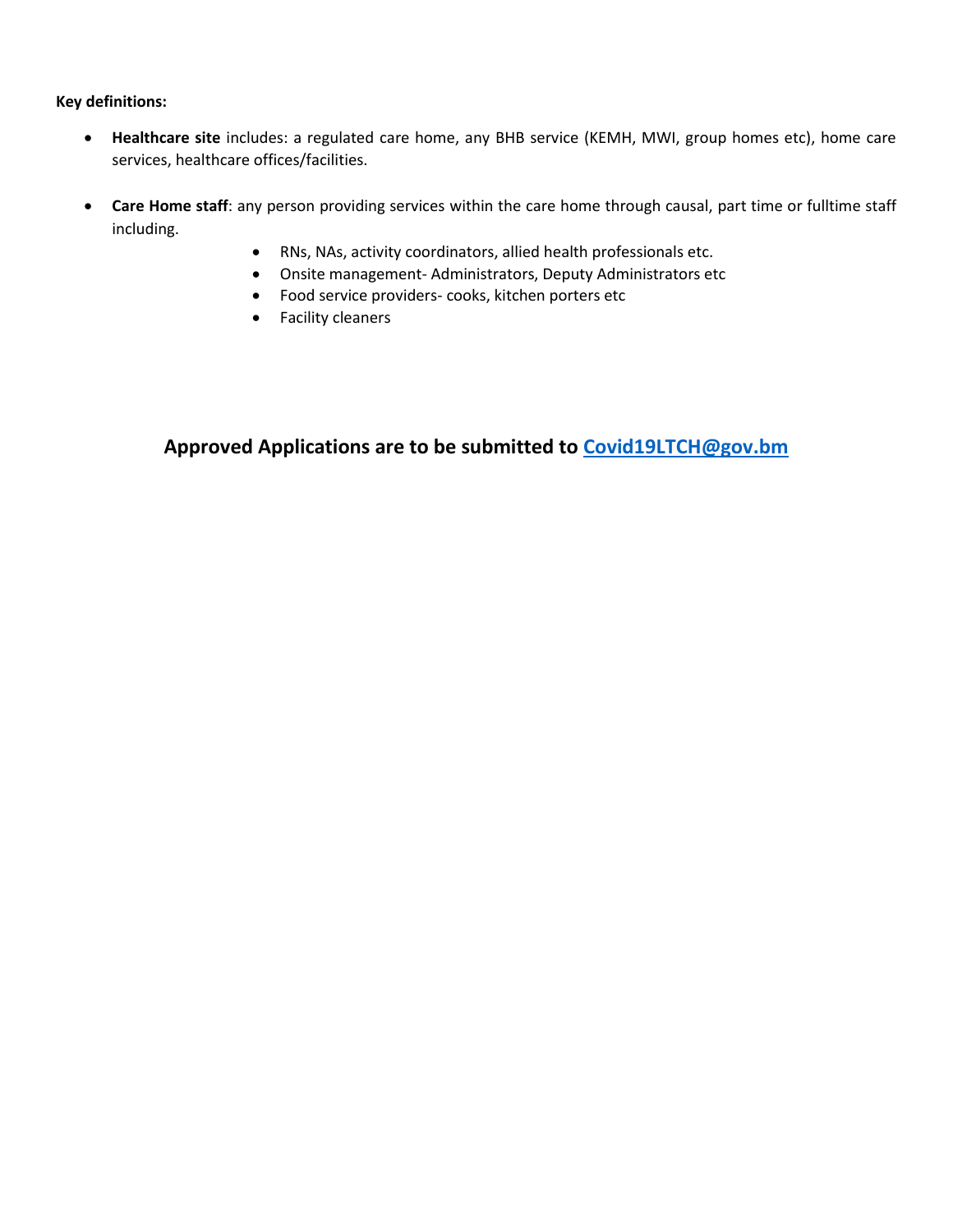

# **Care Home Secondary Employment Exemption Application**

## **1. Name of Care Home:**

## **2. Type of exemption application** – tick which one applies

- $\Box$  a. I want to hire a Care home staff at my care home who already works at another healthcare site.
	- b. My current Care home staff member is seeking work at another healthcare site.
- **3. Staff name** (person who the request is about):
- **4. Job title, role and responsibilities of staff member** at the care home:

**5. Name of other healthcare site:** and indicate if they work at any other already approved sites.

**6. Intended job title, role and responsibilities at the healthcare site**: